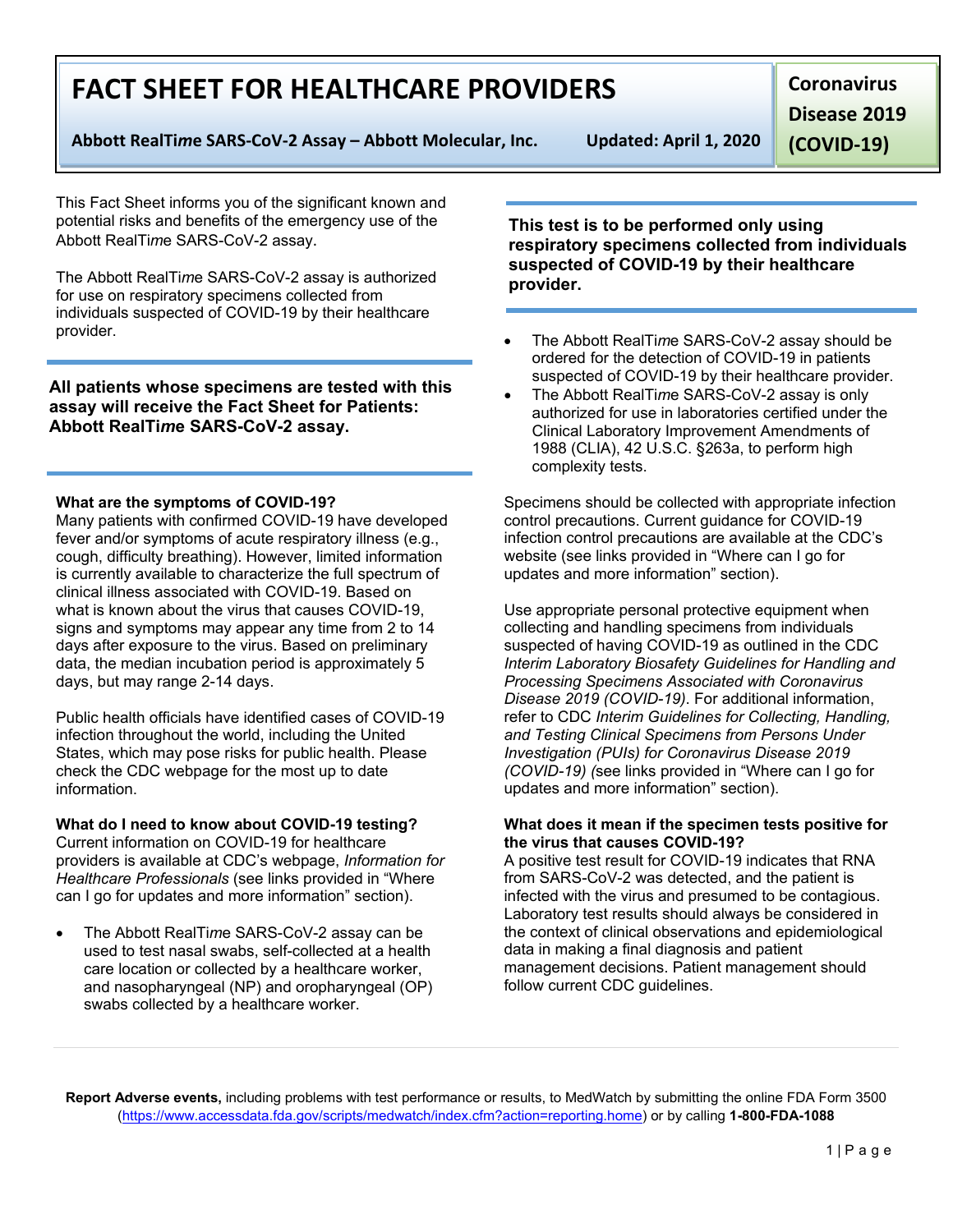**Report Adverse events,** including problems with test performance or results, to MedWatch by submitting the online FDA Form 3500 [\(https://www.accessdata.fda.gov/scripts/medwatch/index.cfm?action=reporting.home\)](https://www.accessdata.fda.gov/scripts/medwatch/index.cfm?action=reporting.home) or by calling **1-800-FDA-1088**

## **FACT SHEET FOR HEALTHCARE PROVIDERS**

**Abbott RealTi***m***e SARS-CoV-2 Assay – Abbott Molecular, Inc. Updated: April 1, 2020**

The Abbott RealTi*m*e SARS-CoV-2 assay has been designed to minimize the likelihood of false positive test results. However, in the event of a false positive result, risks to patients could include the following: a recommendation for isolation of the patient, monitoring of household or other close contacts for symptoms, patient isolation that might limit contact with family or friends and may increase contact with other potentially COVID-19 patients, limits in the ability to work, the delayed diagnosis and treatment for the true infection causing the symptoms, unnecessary prescription of a treatment or therapy, or other unintended adverse effects.

All laboratories using this test must follow the standard testing and reporting guidelines according to their appropriate public health authorities.

### **What does it mean if the specimen tests negative for the virus that causes COVID-19?**

A negative test result for this test means that SARS-CoV-2 RNA was not present in the specimen above the limit of detection. However, a negative result does not rule out COVID-19 and should not be used as the sole basis for treatment or patient management decisions. A negative result does not exclude the possibility of COVID-19.

When diagnostic testing is negative, the possibility of a false negative result should be considered in the context of a patient's recent exposures and the presence of clinical signs and symptoms consistent with COVID-19. The possibility of a false negative result should especially be considered if the patient's recent exposures or clinical presentation indicate that COVID-19 is likely, and diagnostic tests for other causes of illness (e.g., other respiratory illness) are negative. If COVID-19 is still suspected based on exposure history together with other clinical findings, re-testing should be considered by healthcare providers in consultation with public health authorities.

Risks to a patient of a false negative include: delayed or lack of supportive treatment, lack of monitoring of infected individuals and their household or other close contacts for symptoms resulting in increased risk of

spread of COVID-19 within the community, or other unintended adverse events.

## **What is an EUA?**

The United States (U.S.) FDA has made this test available under an emergency access mechanism called an Emergency Use Authorization (EUA). The EUA is supported by the Secretary of Health and Human Service's (HHS's) declaration that circumstances exist to justify the emergency use of in vitro diagnostics (IVDs) for the detection and/or diagnosis of the virus that causes COVID-19.

An IVD made available under an EUA has not undergone the same type of review as an FDA-approved or cleared IVD. FDA may issue an EUA when certain criteria are met, which includes that there are no adequate, approved, available alternatives, and based on the totality of scientific evidence available, it is reasonable to believe that this IVD may be effective in the detection of the virus that causes COVID-19.

The EUA for this test is in effect for the duration of the COVID-19 declaration justifying emergency use of IVDs, unless terminated or revoked (after which the test may no longer be used).

**Coronavirus Disease 2019 (COVID-19)**